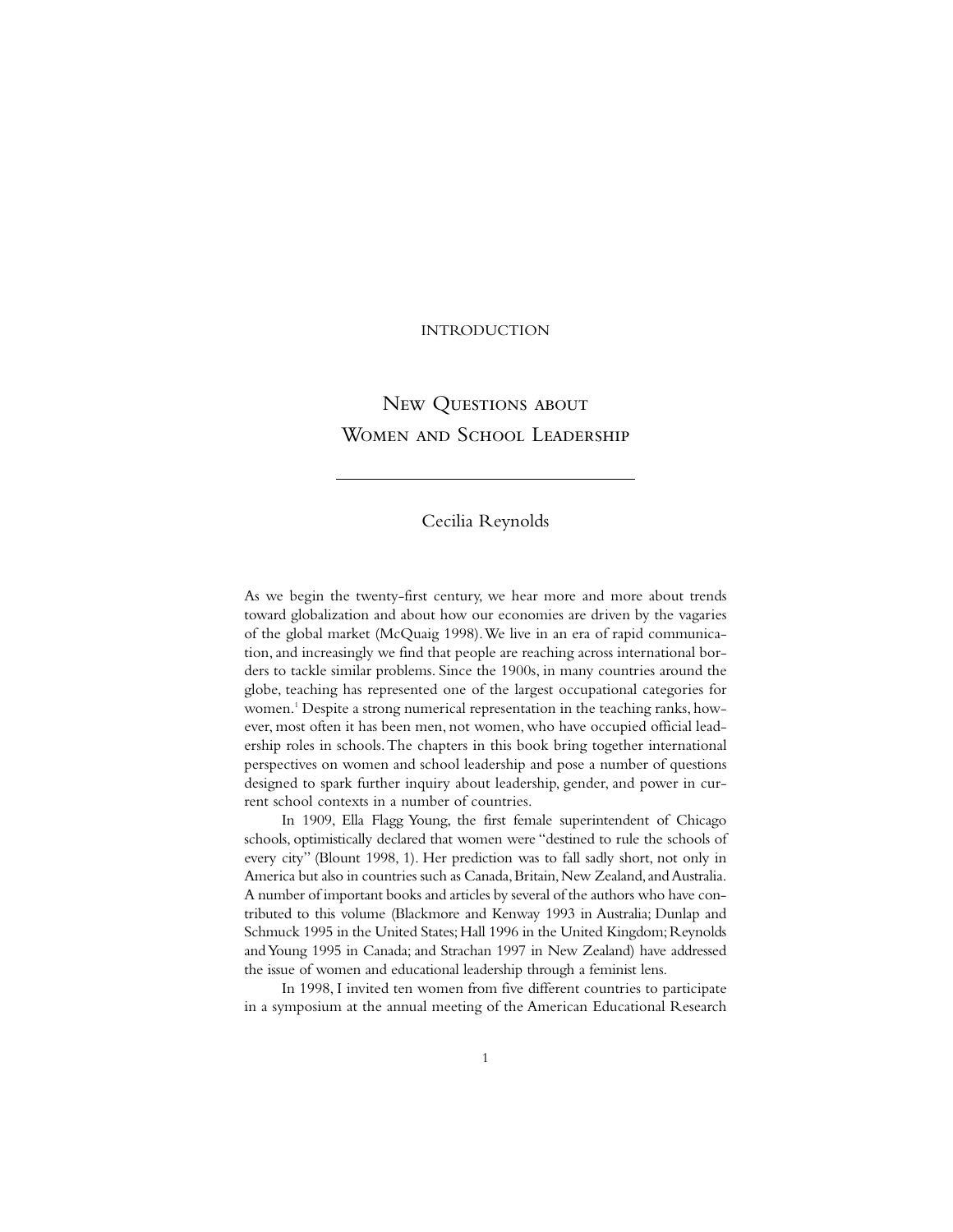#### 2 CECILIA REYNOLDS

Association in San Diego, California.We came together to present information about our recent research on women and school leadership and to indicate questions that would enhance and enlarge existing discourse on this important topic. Along with our international audience, we began a debate at that symposium that challenged each of us to consider the differences and similarities in our perspectives and underlying assumptions.This book contains expanded versions of our symposium papers and brings together in one place ideas that, while developed in reference to particular localized settings, have implications for other venues.The collected works cross a number of borders and draw upon a rich interdisciplinary and international literature base.

In the United States, organizational theorists Rosabeth Kanter (1977) and Kathy Ferguson (1984) and historians David Tyack and Elizabeth Hansot (1982), among others, have tried to explain the gendered division of labor in schools. In Canada, these themes have been explored by sociologists such as Dorothy Smith (1987) and by historians such as Alison Prentice (1977), who have pointed out that the development of publicly funded schools was largely accomplished because of a gendered division of labor whereby teaching, particularly of very young children, was viewed as most appropriately done by women (Danylewycz, Light, and Prentice 1987), while management, administration, and official leadership work, such as that done by the school superintendent, was seen as most appropriately "a man's task" (Abbott 1991). Economist Marilyn Waring (1989) in New Zealand and education critics such as Bob Connell (1987) from Australia, and Madeline Arnot (1986) and Gaby Weiner (1989) from Britain, to name only a few, also have offered important contributions to a vibrant, albeit muted, international discourse about the roles of men and women in elementary and secondary schools and in colleges and universities.

The authors whose work is brought together in this book differ from one another in terms of their backgrounds, perspectives, writing styles, and research approaches. Clearly, despite these differences, they agree with Marcia Linn (1998) that much of the literature on women and educational leadership suggests

an agenda for the future that sustains successful practices, while also broadening partnerships across disciplines, incorporating professional perspectives from other communities, and developing new methodologies for investigation. These perspectives . . . establish equity and diversity as respectable research, policy, and personal pursuits. (20)

Several authors in this book discuss how difficult it has been for women to gain a "voice" within the dominant discourse on school leadership to speak about gender and its continuing importance in both theory and practice in education. Hall (chapter 1) and Young (chapter 4), in particular, discuss how many people, both males and females, operate on assumptions that policies and practices have changed for the better and that women are actually being advantaged now in their efforts to become school leaders and in their work to bring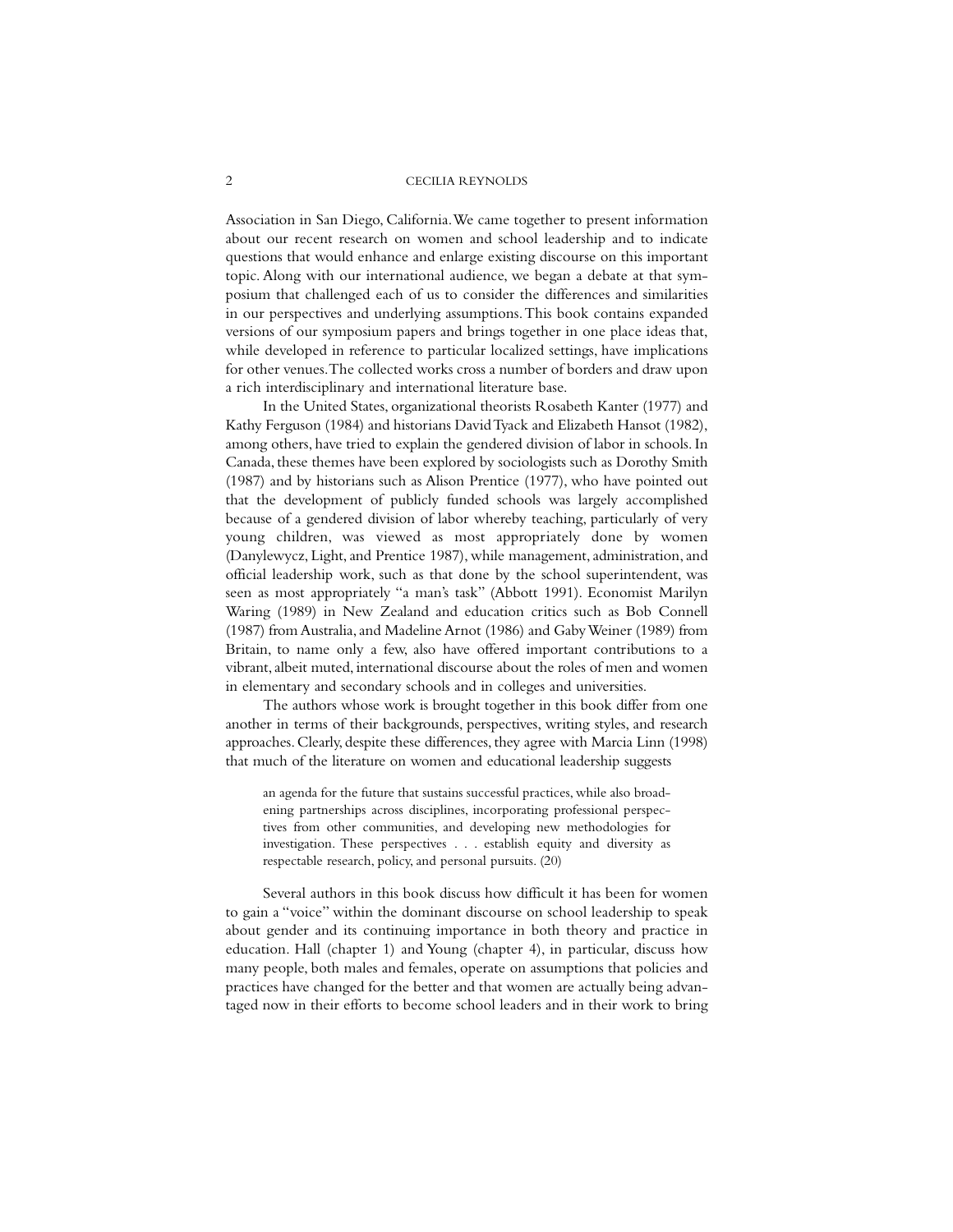about gender equity in our schools at all levels.This book names that as a myth and provides international evidence to the contrary. It alerts the reader to the scope and complexity of the issues.

Presented here is an unprecedented compilation of current theories and perspectives on women and leadership issues in elementary, secondary, and postsecondary schools by several researchers who have gained stature in their own countries and internationally for their contributions to discourses about gender and school leadership.The About the Contributors section at the end of this book provides an overview of the breadth of their work.In her own way, each author has taken up the task of feminist deconstruction, that is,

the feminist project of revealing the powerfully insistent hegemony of public discourse in maintaining hierarchy and inequality and of contesting identities . . . and rewriting difference . . . [as] part of the "habit change" or ways of thinking things differently within established ground. It emerges from those gaps endemic to all discourse, which are neither, stable, constant, nor absolute. (Luke 1990, .26)

Like the men and women they have studied, the authors illustrate "convergence and divergence of opinion," and their common interests in this topic "never serve to obliterate their individuality" (Kinnear 1995).They have used various methods to gather and analyze data, and they hold diverse theoretical positions. Coming from different countries, these women authors often use different spelling conventions and ways of speaking and writing. The authors work within "feminisms" rather than a single, easily classified version of feminist inquiry and theorizing. Like all research, the work presented here is not meant to be all-encompassing or to be the final word on the topic. On the contrary, the collection challenges the reader to consider both the partiality of all perspectives on leadership and future directions for research and practice.

Taken together, the chapters in this book present an international "state of the art" for research on women school leaders emanating from five selected nations where this topic has received some degree of currency and interest.This book should increase one's appreciation of the complexities of the tensions that people of both gender groups encounter as they accept and/or resist dominant models for school leaders. This book crosses international borders, but it also brings together views of schools and school systems at the macro level, with discussions and case studies focused on the micro level of school life. Local and global perspectives are connected and located in particular times and places. The authors avoid a romanticized progressivism that advocates an ever-improving situation with regard to issues concerning gender and leadership. Instead, they focus on the need for critical reflections that reveal hidden aspects of leadership phenomena.They advocate diverse forms of positive action to improve the situation for women in school settings.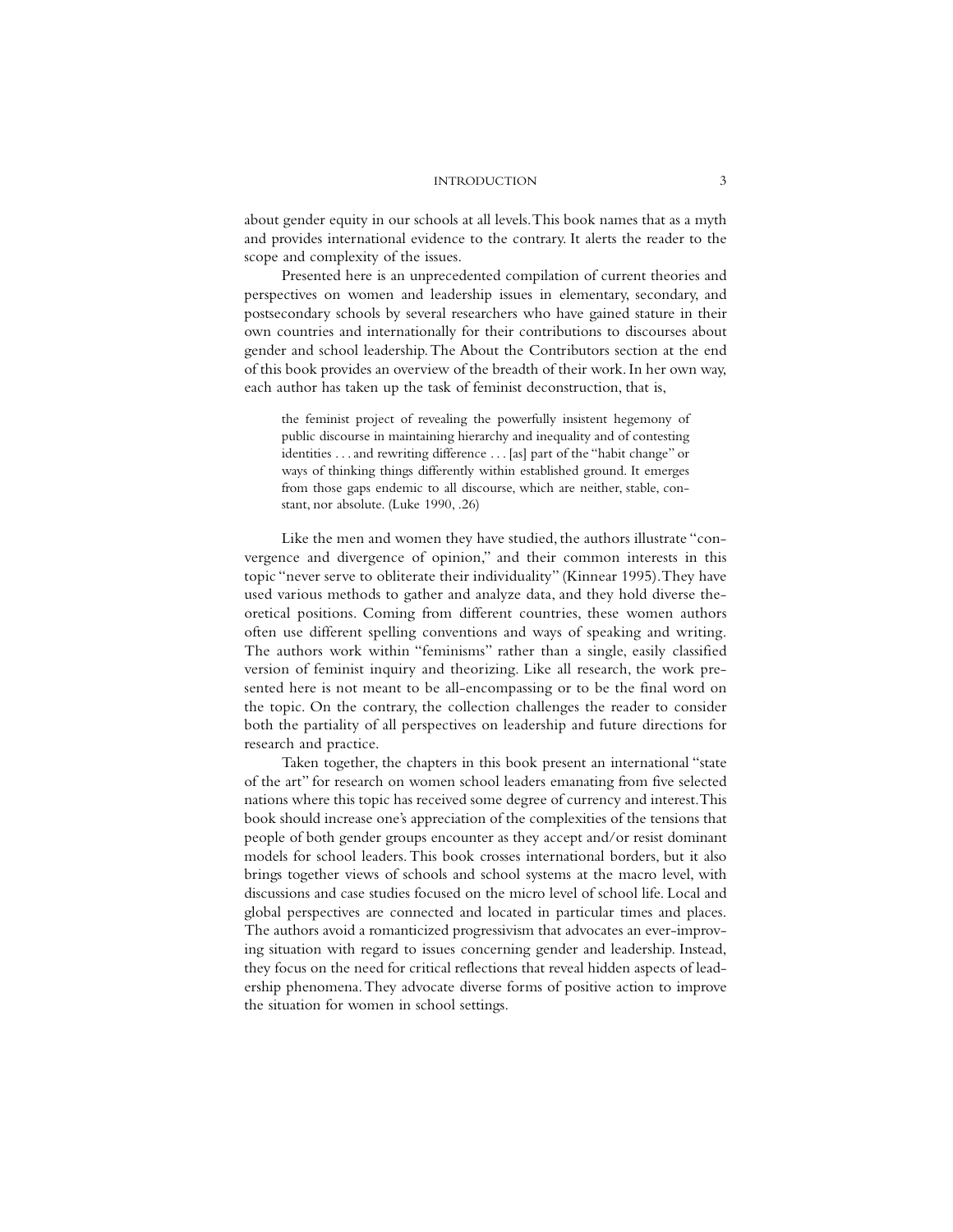#### 4 CECILIA REYNOLDS

The authors of the various chapters discuss a number of common themes. One such theme is the importance of historical context. Looking across differing contexts, the chapters illuminate patterns that persist and the ways in which change occurs. Organizational structures and contextual factors offer particular options or "scripts." Individual women and men make decisions regarding the taking up of available scripts within the teaching profession based on what they see as possible and desirable at a given time and place. Their decisions are not merely idiosyncratic and "free" choices, however. Economic, political, and social factors encourage certain choices over others, and thus leadership roles in schools can be viewed as highly "gendered," both in terms of who decides to take up the role and how they come to enact that role in a specific context.

Another common theme, almost the flip side to observations about gendered patterns of school leadership, is the claim that there is as much variation within gender groups as there is across gender groups. Taken as a whole, the chapters illustrate the multiplicity of individual responses observed when women leaders are the focus of inquiry.The authors consider how women are affected by the current educational climate, and they offer several suggestions for how we might proceed in the future, given what we know about the past and the present.

In various ways, the chapters speak to the positive results and unintended consequences of a feminist agenda for change in schools in several Western nations since the 1970s. While having participated in that feminist agenda in various ways themselves, the authors offer critical reflections about past efforts and suggest more fruitful paths for the future. One such path is the controversial area of "entrepreneurship" in schools and universities.What does it mean for men and women to take up school leadership in today's climate? This book is designed to enhance the international flavor of the reader's knowledge base in this area and may introduce the reader to new authors and perspectives.

## LIMITATIONS

The initial symposium and this book were limited by several pragmatic factors. It was not possible to be all-inclusive in terms of providing input from all of the persons who have made a substantial contribution to the field regarding the topic of women and leadership in education. Although the works here are somewhat representative of the bulk of the international literature base in English on this topic, many voices and perspectives are missing. Perhaps most obvious are limitations resulting from works from only five Western nations. The authors do not speak directly to the experiences of women throughout Europe,Asia, South America,Africa, the Middle East or to the wide variety of developing countries or those in Arctic regions or other parts of the globe. Much of what is written here, however, may indeed be applicable to those con-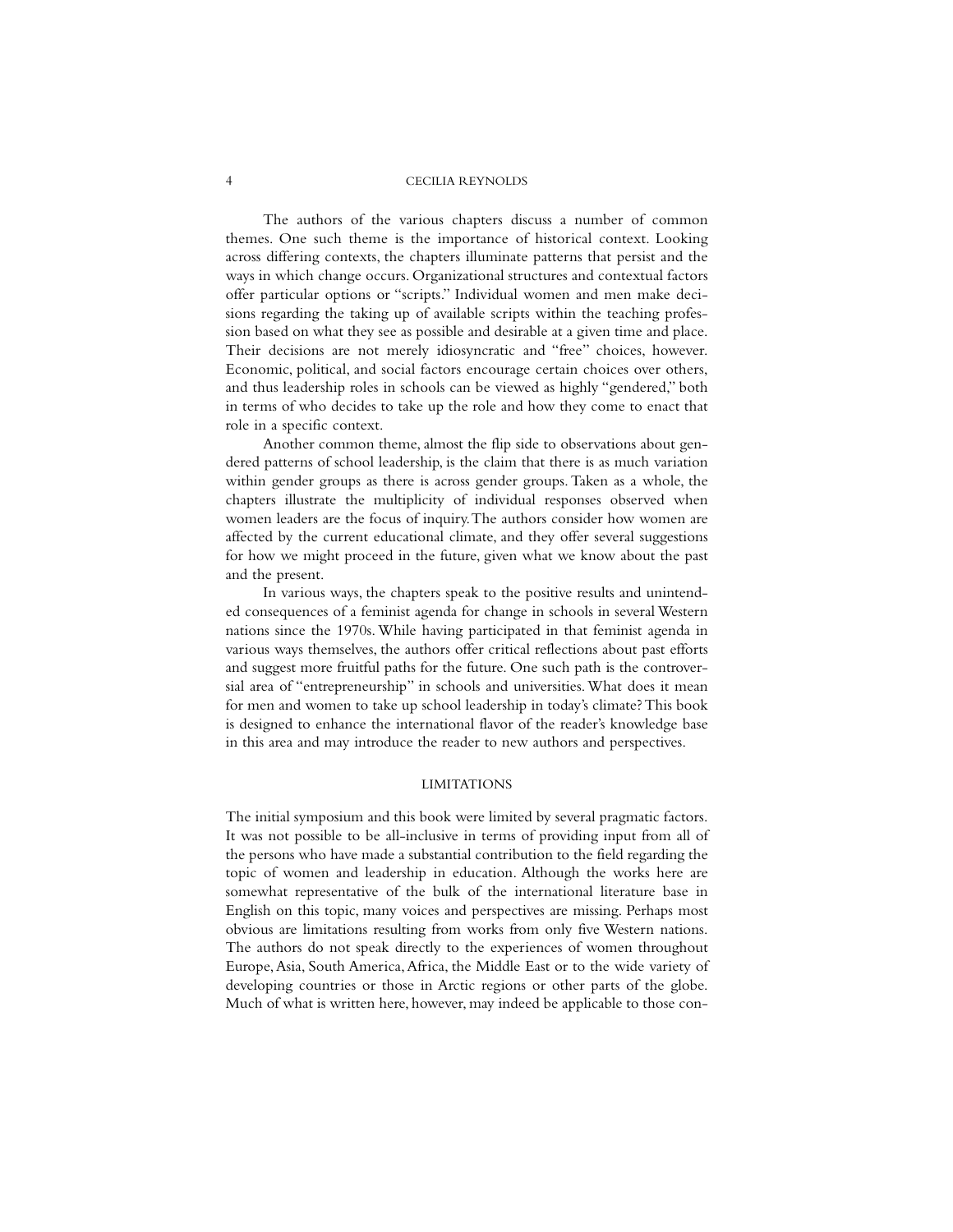#### INTRODUCTION 5

texts or may spur questions concerning differences between women's experiences of school leadership within and across a variety of settings.

Also notable is the fact that all of the authors are white women currently working in an academic setting, which in itself situates them in certain sets of relations in terms of such factors as social class, race, ethnicity, and gender. Undercurrents can be found in many of the chapters regarding age, class, ethnicity, race, sexual orientation, physical abilities, and other aspects that often are confounding factors in terms of discussions of gender.These are frequently not highlighted in the general literature on women school leaders, and they are not highlighted in this book either.You will note, however, that many suggested questions for further study point to the importance of increasing our knowledge in these areas.

### FORMAT OF THE BOOK

This book is presented in a format designed to facilitate the identification of the main questions posed and discussed, as well as those raised for future study. I introduce each of the three sections and provide a list of suggested further readings at the end of the book.

#### READERSHIP

Who will find this book of value? It is designed to speak to the interests of those studying and/or participating in educational leadership. It will be of particular interest to undergraduate or graduate students in the areas of women's studies, psychology, sociology, education, politics, or business. Many women and men who have taken on leadership roles may be curious about the experiences of leaders in school settings around the globe.They may wish to confirm their own interpretations of events and their reactions to them.They also may want to consider new perspectives or learn about theories that strive to explain connections between gender and leadership in various contexts.Thus the material here could provide an important form of personal and professional development, and it could help individuals formulate research questions that would move this area in fruitful new directions.

This book is relevant to both male and female readers, because it sheds light on the hidden role of gender in complex social structures and interactions in schools. Everyone concerned with social justice and equity issues can learn from the discourse on women school leaders.The December 1998 issue of the American journal *Educational Researcher* focused on affirmative action policy and the limited progress made in the United States and elsewhere with regard to gender equity.This book contributes to that discussion and adds the voices of women from around the world who have shared concerns about equity and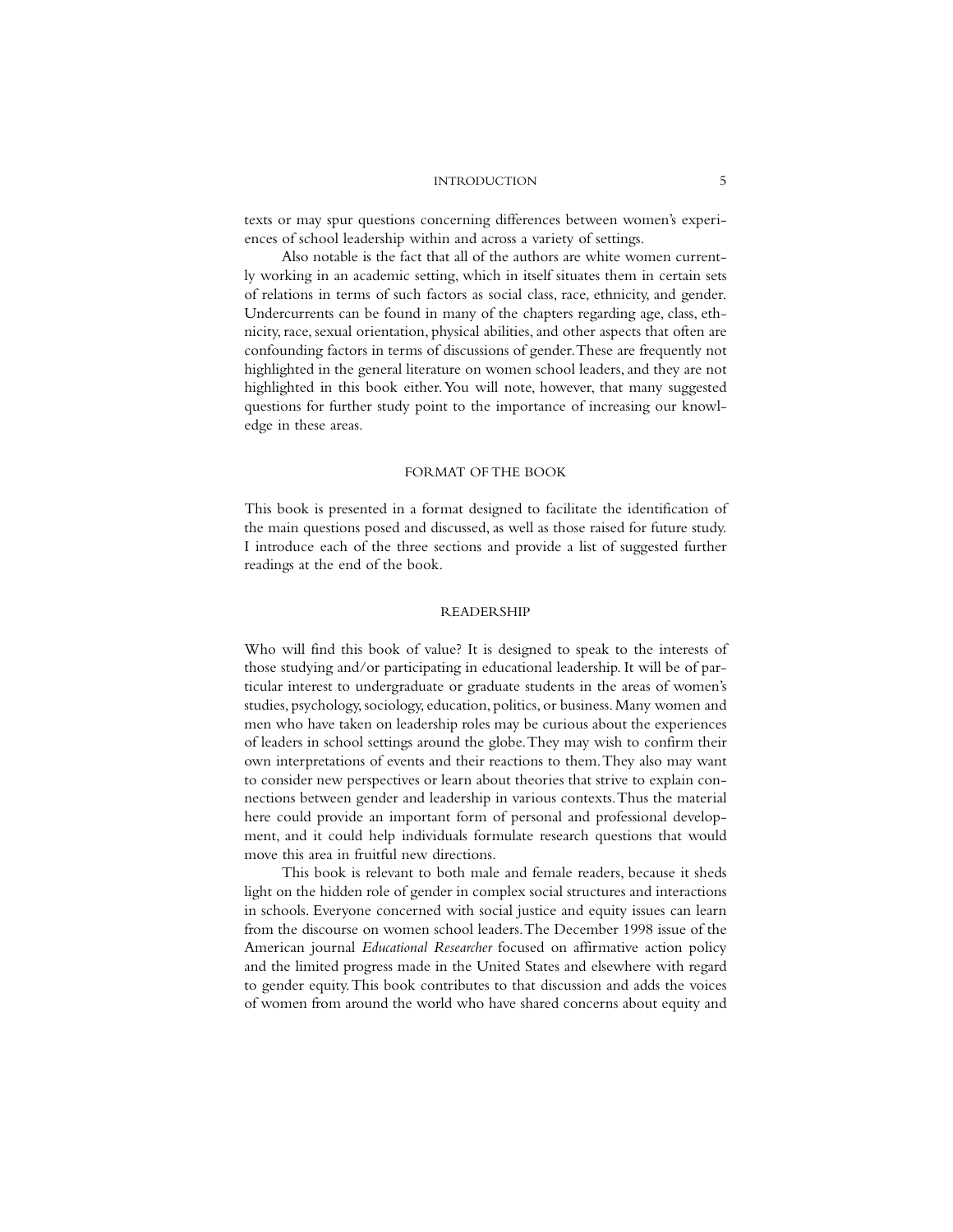#### 6 CECILIA REYNOLDS

how we might achieve it, given the current social climate within our school systems at all levels.The authors hope to encourage new directions for further inquiry and to impress upon the reader the urgency for continuing to ask new questions. This is crucial, since much of the current context, according to authors such as Linda McQuaig (1998), seems to encourage what she calls a "cult of impotence" that mitigates against hopeful action and leads instead to a resigned acceptance of the status quo.

#### **NOTE**

1. A full discussion of women's movement into teaching as one of several gendered professional sectors in Western countries is provided by Kinnear (1995).

#### REFERENCES

- Abbott, J. 1991. "Accomplishing 'a Man's Task': Rural Women Teachers, Male Culture, and the School Inspectorate in Turn of the Century Ontario." *Gender and Education in Ontario*, ed. R. Heap and A. Prentice. Toronto: Canadian Scholars' Press.
- Arnot, M. 1986. *Race, Gender, and Educational Policy Making.* Philadelphia: Module 4, Open University Press.
- Blackmore, J., and J. Kenway, eds. 1993. *Gender Matters in Educational Administration and Policy:A Feminist Introduction.* Washington, D.C.: Falmer Press.
- Blount, J. 1998. *Destined to Rule the Schools:Women and the Superintendency, 1873–1995.* Albany: State University of New York Press.
- Connell, R.W. 1987. *Gender and Power.* Sydney:Allen & Unwin.
- Danylewycz, M., B. Light, and A. Prentice. 1987."The Evolution of the Sexual Division of Labor in Teaching:A Nineteenth Century Ontario and Quebec Case Study." *Women and Education*, ed. J. Gaskell and A. McClaren. Calgary: Detselig.
- Dunlap, D., and P. Schmuck. 1995. *Women Leading in Education*.Albany: State University of New York Press.
- Ferguson, K. 1984.*The Feminist Case against Bureaucracy*. Philadelphia:Temple University Press.
- Hall,V. 1996. *Dancing on the Ceiling: A Study of Women Managers in Education*. London: Paul Chapman.
- Kanter, R. 1977. *Men and Women of the Corporation.* New York: Basic Books.
- Kinnear, M. 1995. *In Subordination: Professional Women, 1870–1970.* Montreal: McGill-Queen's University Press.
- Linn, M. 1998."When Good Intention and Subtle Stereotypes Clash:The Complexity of Selection Decision." *Educational Researcher* 27:9:15–17.